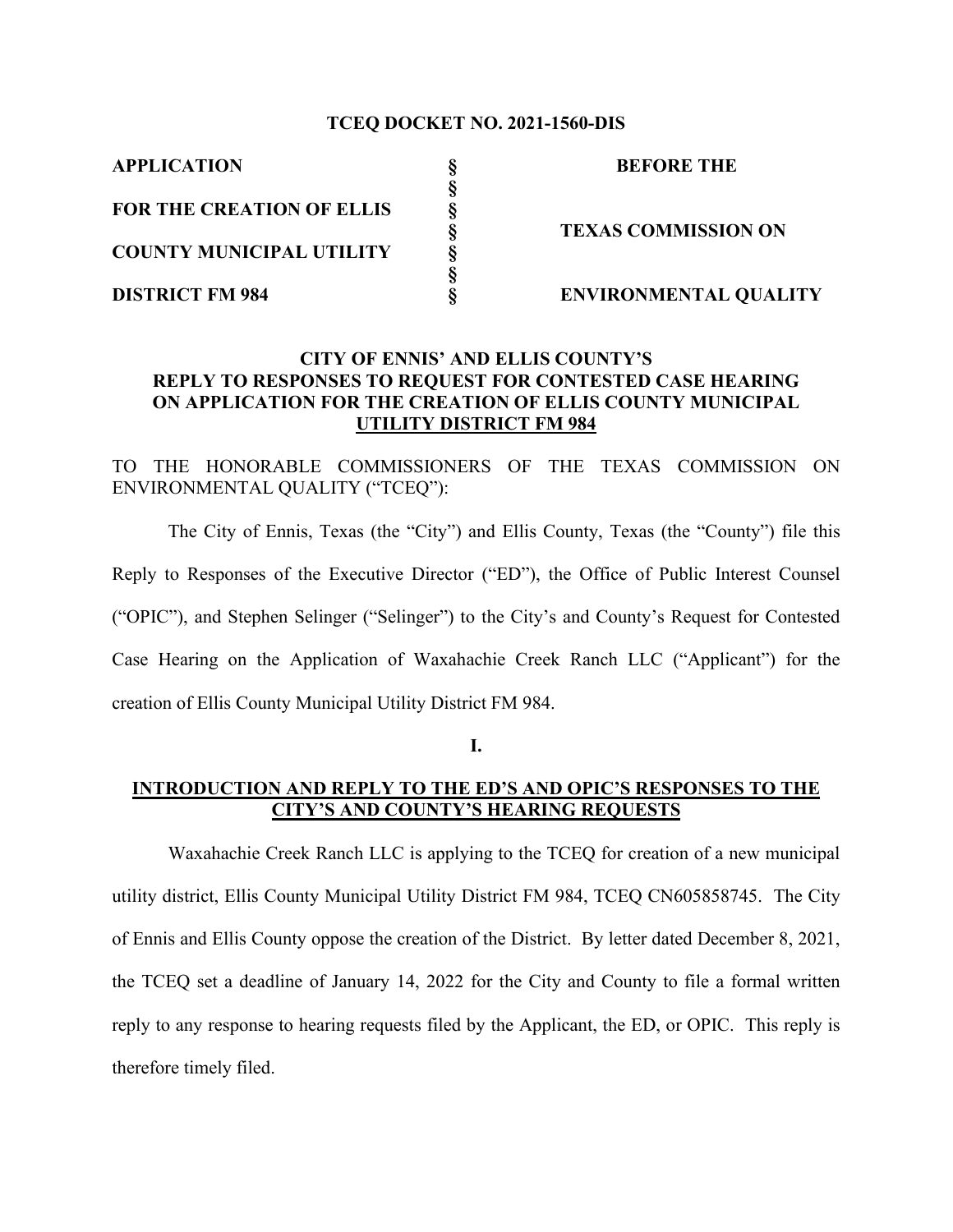As both the ED and OPIC note in their respective Responses to Hearing Request, the City and County have timely requested a contested case hearing regarding the issues raised in their public comments filed at TCEQ. The City and County concur with both the ED and OPIC in their conclusion that the City and County are "affected persons" entitled to a contested case hearing on issues raised in their hearing requests because the City and County have interests related to legal rights, duties, privileges, powers, or economic interests affected by the Application that are not common to the general public. The proposed municipal utility district will be located within the extraterritorial jurisdiction ("ETJ") of the City of Ennis and in Ellis County. Ennis and Ellis County has specific statutory authority to protect the public health and safety of those who reside within their respective jurisdictions, but moreover, the City has the authority to regulate orderly development within its ETJ. TEX. LOC. GOV'T CODE §§ 42.001, 212.044.

Further, Ennis has sewer facilities near the proposed district. As a regional water and sewer service provider, Ennis has an interest to ensure that new development regionalizes with existing systems to the greatest extent possible in order to protect the public health, safety, and welfare of its citizens. *See* TEX. WATER CODE § 26.081(a). Moreover, the proposed discharge point associated with the MUD application is upstream of a source of the City's sole drinking water supply source, Lake Bardwell. This discharge could negatively affect the water quality of Lake Bardwell. The City and County therefore have an interest in protecting the water quality of its drinking water supply.

The ED states that "[t]he City has not indicated whether or not it has the ability to serve the area. However, the TCEQ Technical Memorandum states on page 3 that there are no other sources which have the facilities or capacity to serve the proposed district." ED Response at 10.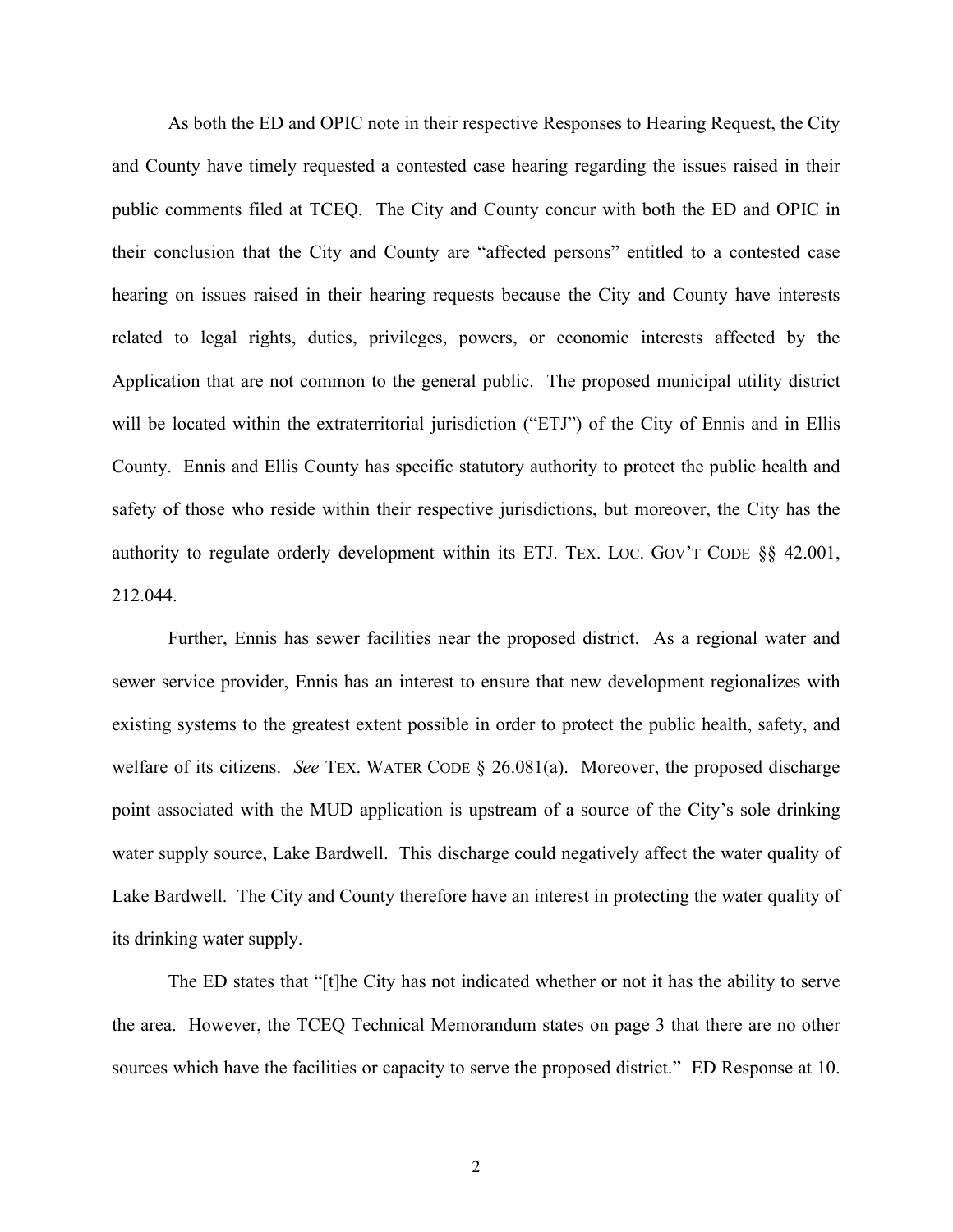The ED also states that it is "without evidence" as to whether the City has failed to make a legally binding commitment with sufficient funds available to provide water and wastewater service to the proposed development at a reasonable cost. The City agrees with the ED's statement that these are fact questions which should be resolved in a contested case hearing.

For these reasons, the City and County agree with the ED's and OPIC's conclusions that the City and County are affected persons because they have interests in this Application that are not common to the general public, and are entitled to a contested case hearing on the application in order to properly adjudicate these issues based on record evidence.

**II.**

## **REPLY TO STEPHEN SELINGER'S RESPONSE TO THE CITY'S REQUEST FOR CONTESTED CASE HEARING**

Stephen Selinger submitted a document entitled "Applicant's Response to Requested Case Hearing by City of Ennis." As a principal matter, Selinger represents himself in this submission as the Applicant, but as noted by the ED, the Applicant in this proceeding is the entity Waxahachie Creek Ranch, LLC. By its letter dated December 8, 2021, the TCEQ requested responses to the City's and County's requests for a contested case hearing only from the ED, OPIC, and the Applicant. As such, the Commission may disregard Selinger's response to the City's request for a hearing.

However, to the extent the Commission does consider Selinger's comments, they merely demonstrate a material disputed issue of fact that is appropriately resolved through a contested case hearing. Selinger contends that "it is undisputed fact that Ennis was presented with a petition for water and sewer service and failed to present a contract for such service." However, Selinger both assumes facts not in evidence and misstates the requirements of Texas Water Code § 42.042(c). The failure of the City and Applicant to execute a "mutually agreeable contract" for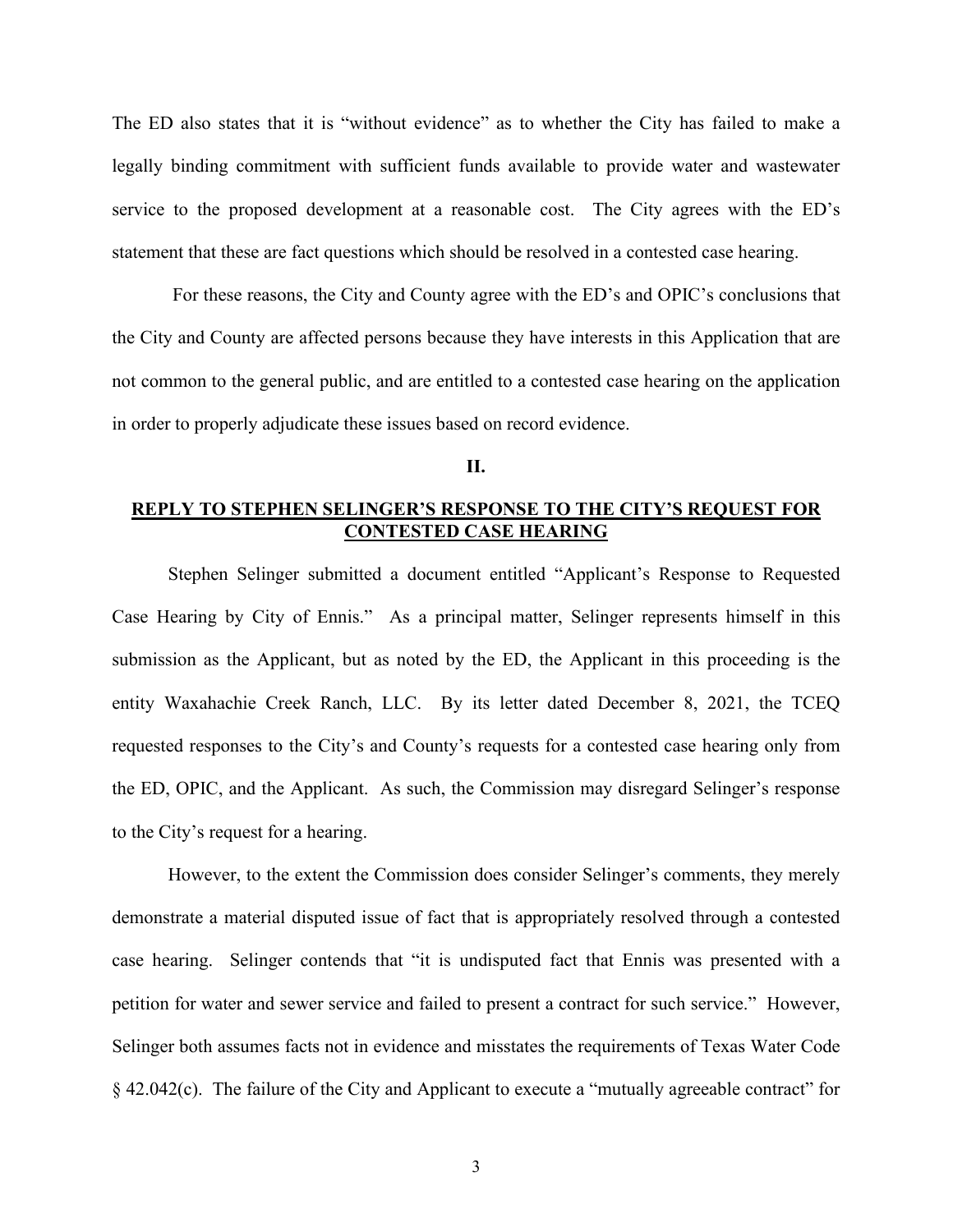the provision of water or sewer service within 120 days does not mean, as Selinger implies, that the City is estopped from "objecting to the creation of [Ellis County Municipal Utility District FM 984] and asking for a contested case hearing."[1](#page-3-0) Other provisions of the Texas Water Code containing requirements for the creation of a district still apply, and Applicant still must demonstrate compliance with them. As the ED explains, in order to grant an application for the creation of a MUD, the Commission must find that the organization of the district as requested is feasible and practicable, is necessary, and would be a benefit to the land to be included in the district. TEX. WATER CODE  $\S$  54.021(a); 30 TEX. ADMIN. CODE  $\S$  293.13(b)(1). The Applicant must prove these factors based on the criteria set out in TEX. WATER CODE § 54.021(b), which include the availability of service from other systems such as the City's, the reasonableness of construction costs, tax rates, and water and sewer rates, and whether the district will have an unreasonable effect on water quality and other factors.

As discussed above, a number of these factors – particularly including the availability of service from the City and the effect of the Application on water quality in Lake Bardwell – are in material factual dispute. These are the disputed factual matters that the Applicant must prove in order to receive approval from TCEQ. As the ED notes, the lack of a "mutually agreeable contract" does not result in creation of the MUD or estop the City from requesting a hearing; it results in authorization of the Applicant to "initiate proceedings to include the land within the district as otherwise provided by this Act." TEX. WATER CODE  $\S$  54.016(c). So, the Applicant may file its application, but affected persons may request a hearing on disputed, relevant issues pertaining to that application. The City has both authority and interests it must protect that are potentially adversely impacted by the Application, and therefore is an affected person with

<span id="page-3-0"></span><sup>&</sup>lt;sup>1</sup> The City also contends that the Applicant did not negotiate with the City in good faith to reach a mutually agreeable contract for the provision of water and sewer service, and thus the Applicant should be barred from creating any district unless and until it actually engages in the statutorily-outlined process in good faith.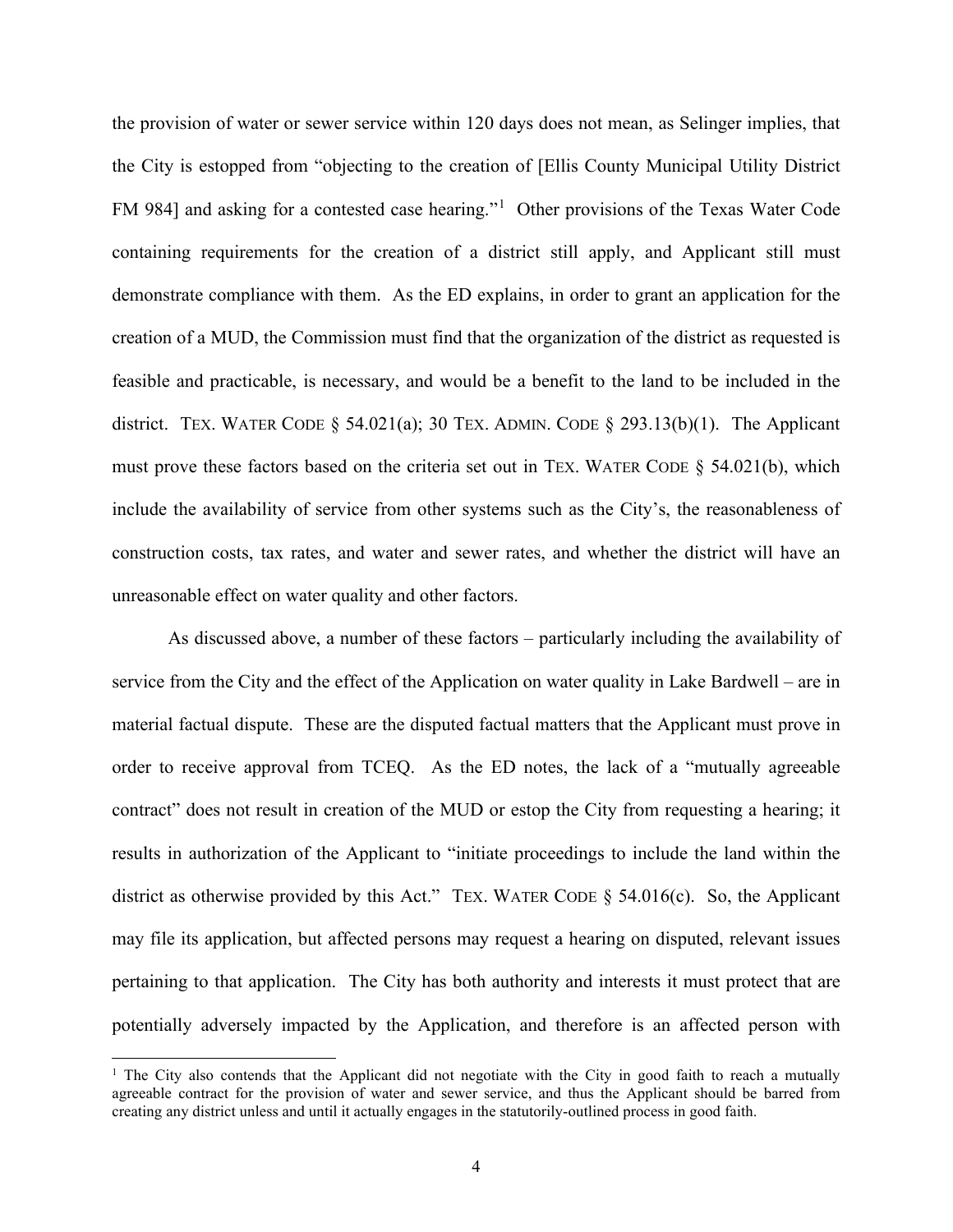procedural rights to present evidence and argument in a contested case hearing on the criteria that Applicant must prove.

Further, even if the City does not grant permission for creation of the MUD and the parties are unable to execute a mutually agreeable contract for the provision of water or sewer service, the Water Code allows the Applicant to petition the Commission for creation of the MUD; this does not preclude the City from participation in this process. The issues raised by the City in its request for a hearing are relevant and determinative: "The commission shall allow creation or inclusion of the land in a proposed district upon a finding that the city either does not have the reasonable ability to serve or has failed to make a legally binding commitment with sufficient funds available to provide water and wastewater service adequate to serve the proposed development at a reasonable cost to the landowner." TEX. WATER CODE § 54.016(d). These are disputed issues that should properly be resolved in a contested case hearing.

#### **IV.**

#### **CONCLUSION**

The City and County respectfully urge the TCEQ to find that they are affected persons and grant their request for a contested case hearing on this Application and refer the issues as set out by the City and County in their requests for hearing.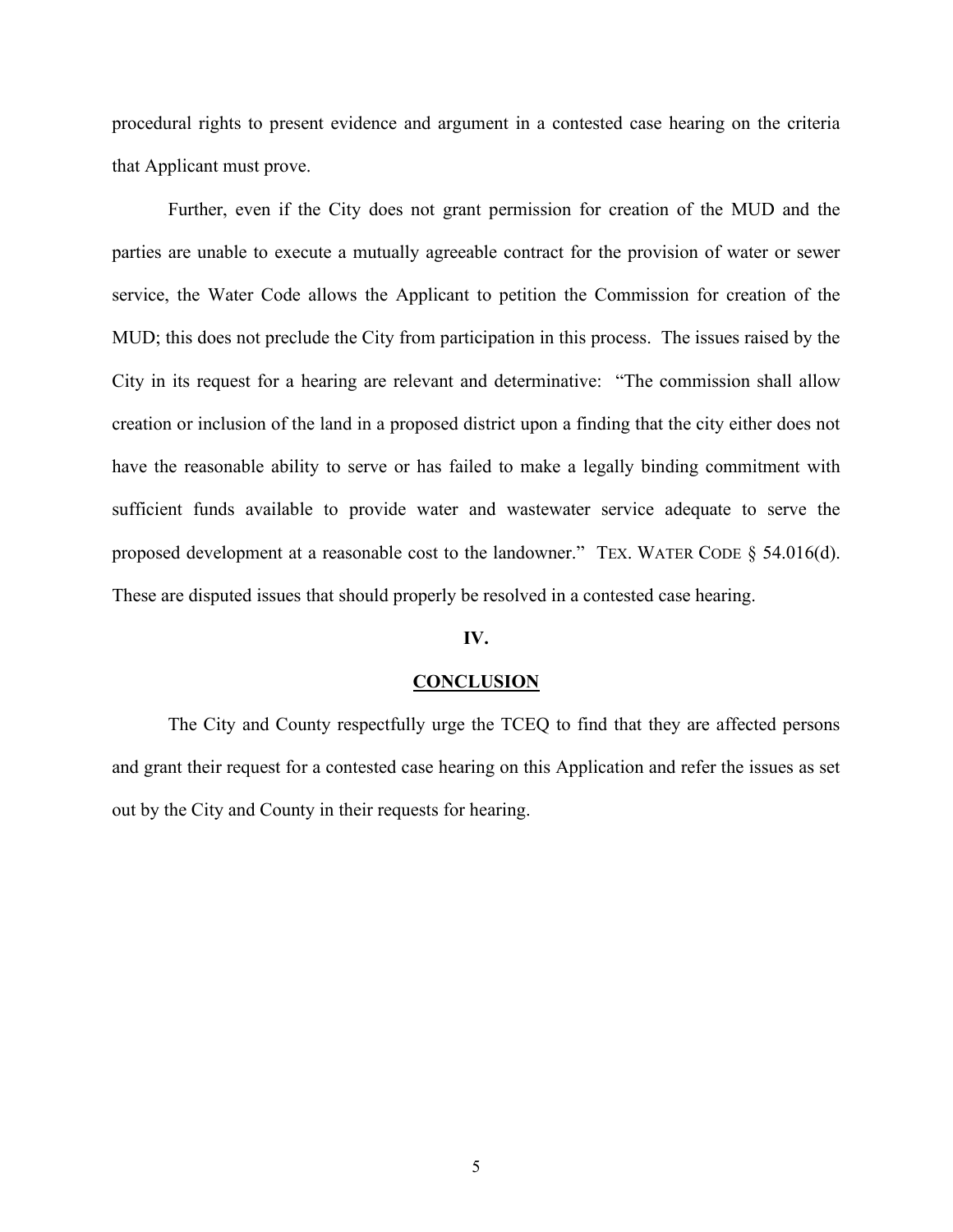Respectfully submitted,

Emily W. Rogers State Bar No. 24002863 [erogers@bickerstaff.com](mailto:erogers@bickerstaff.com)

Joshua D. Katz State Bar No. 24044985 [Jkatz@bickerstaff.com](mailto:Jkatz@bickerstaff.com)

Kimberly Kelley State Bar No. 24086651 kkelley@bickerstaff.com

BICKERSTAFF HEATH DELGADO ACOSTA LLP 3711 S. MoPac Expressway Building One, Suite 300 Austin, Texas 78746 Telephone: (512) 472-8021 Facsimile: (512) 320-5638

 $BY: \qquad \textit{Cmulyw.Fugess}$ 

Emily W. Rogers

*Attorneys for City of Ennis, Texas and Ellis County, Texas*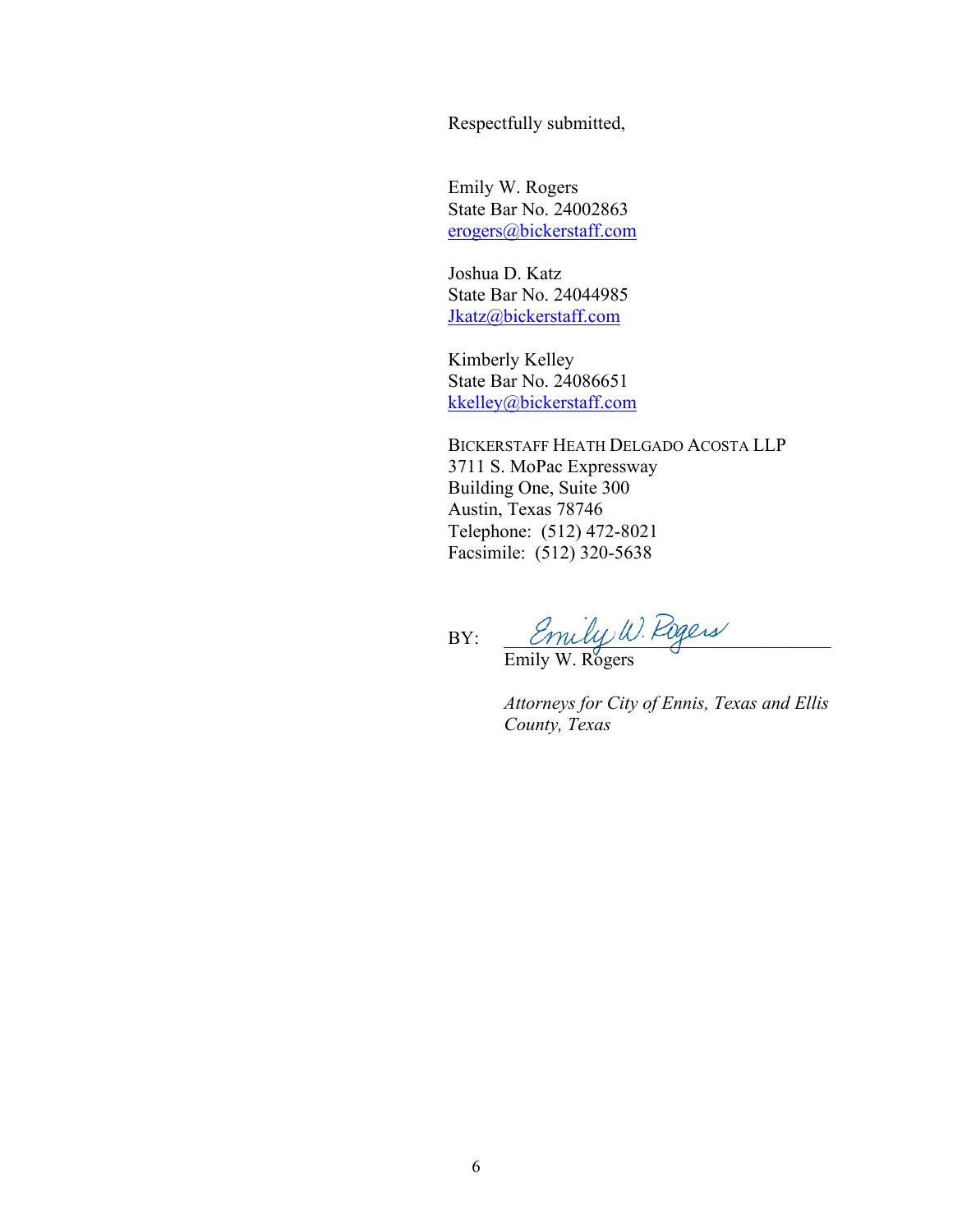## **CERTIFICATE OF SERVICE**

I hereby certify by my signature below that on January 14, 2022 a true and correct copy of the above and foregoing document was served on all parties on the attached Mailing List via electronic or regular mail.

 $m\ell\ell\nu$ . Figers

Emily W. Rogers